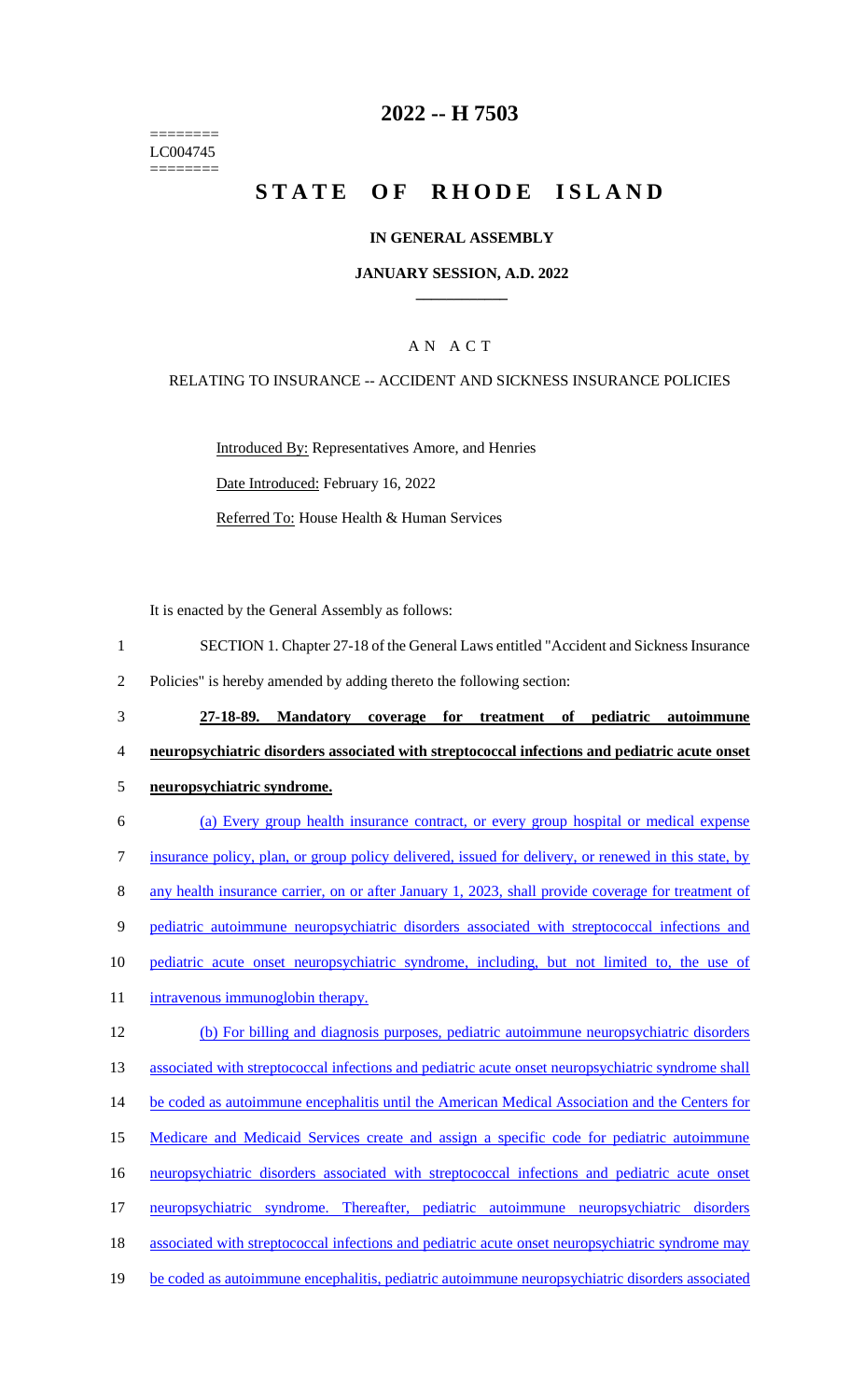1 with streptococcal infections, or pediatric acute onset neuropsychiatric syndrome.

 (c) The health care benefits outlined in this section apply only to services delivered within the state of Rhode Island; provided, that all health insurance carriers shall be required to provide coverage for those benefits mandated by this section outside of the state of Rhode Island where it 5 can be established through a pre-authorization process that the required services are not available in the state of Rhode Island from a provider in the health insurance carrier's network. (d) The office of the health insurance commissioner shall not allow the inclusion of the cost of the benefit coverage provided in this section in the health insurance coverage rates proposed 9 to be charged, or a rating formula proposed to be used, by any health insurance carrier to policy holders. (e) Each health insurance carrier shall collect and provide to the office of the health insurance commissioner, in a form and frequency acceptable to the commissioner, information and 13 data reflecting the costs and the savings of adding the benefit coverage provided in this section. On 14 or before January 1, 2025, the office of the health insurance commissioner shall report to the general assembly a cost-benefit analysis of the implementation of the benefit coverage provided in this 16 section. The intent of this cost-benefit analysis is to determine if adding the benefit coverage provided in this section produces a net savings to health insurance carriers and to policy holders. (f) This section shall sunset and be repealed effective December 31, 2025. SECTION 2. Chapter 27-19 of the General Laws entitled "Nonprofit Hospital Service Corporations" is hereby amended by adding thereto the following section: **27-19-81. Mandatory coverage for treatment of pediatric autoimmune neuropsychiatric disorders associated with streptococcal infections and pediatric acute onset neuropsychiatric syndrome.**  (a) Every group health insurance contract, or every group hospital or medical expense insurance policy, plan, or group policy delivered, issued for delivery, or renewed in this state, by 26 any health insurance carrier, on or after January 1, 2023, shall provide coverage for treatment of pediatric autoimmune neuropsychiatric disorders associated with streptococcal infections and 28 pediatric acute onset neuropsychiatric syndrome, including, but not limited to, the use of

intravenous immunoglobin therapy.

 (b) For billing and diagnosis purposes, pediatric autoimmune neuropsychiatric disorders associated with streptococcal infections and pediatric acute onset neuropsychiatric syndrome shall be coded as autoimmune encephalitis until the American Medical Association and the Centers for Medicare and Medicaid Services create and assign a specific code for pediatric autoimmune neuropsychiatric disorders associated with streptococcal infections and pediatric acute onset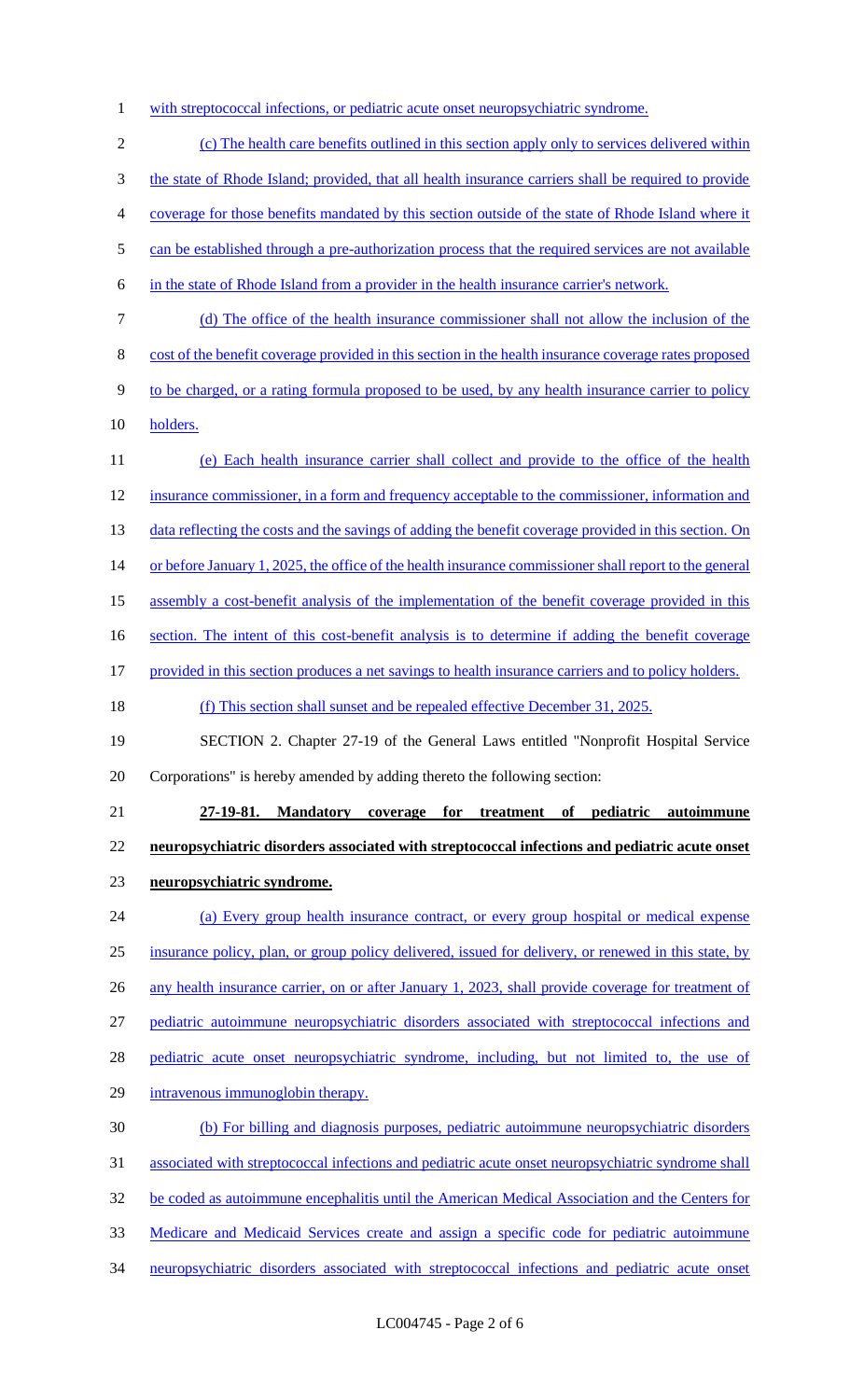neuropsychiatric syndrome. Thereafter, pediatric autoimmune neuropsychiatric disorders 2 associated with streptococcal infections and pediatric acute onset neuropsychiatric syndrome may be coded as autoimmune encephalitis, pediatric autoimmune neuropsychiatric disorders associated with streptococcal infections, or pediatric acute onset neuropsychiatric syndrome. (c) The health care benefits outlined in this section apply only to services delivered within the state of Rhode Island; provided, that all health insurance carriers shall be required to provide coverage for those benefits mandated by this section outside of the state of Rhode Island where it can be established through a pre-authorization process that the required services are not available in the state of Rhode Island from a provider in the health insurance carrier's network. 10 (d) The office of the health insurance commissioner shall not allow the inclusion of the 11 cost of the benefit coverage provided in this section in the health insurance coverage rates proposed 12 to be charged, or a rating formula proposed to be used, by any health insurance carrier to policy holders. (e) Each health insurance carrier shall collect and provide to the office of the health insurance commissioner, in a form and frequency acceptable to the commissioner, information and 16 data reflecting the costs and the savings of adding the benefit coverage provided in this section. On 17 or before January 1, 2025, the office of the health insurance commissioner shall report to the general assembly a cost-benefit analysis of the implementation of the benefit coverage provided in this 19 section. The intent of this cost-benefit analysis is to determine if adding the benefit coverage 20 provided in this section produces a net savings to health insurance carriers and to policy holders. (f) This section shall sunset and be repealed effective December 31, 2025. SECTION 3. Chapter 27-20 of the General Laws entitled "Nonprofit Medical Service Corporations" is hereby amended by adding thereto the following section: **27-20-77. Mandatory coverage for treatment of pediatric autoimmune neuropsychiatric disorders associated with streptococcal infections and pediatric acute onset neuropsychiatric syndrome.**  (a) Every group health insurance contract, or every group hospital or medical expense insurance policy, plan, or group policy delivered, issued for delivery, or renewed in this state, by 29 any health insurance carrier, on or after January 1, 2023, shall provide coverage for treatment of pediatric autoimmune neuropsychiatric disorders associated with streptococcal infections and pediatric acute onset neuropsychiatric syndrome, including, but not limited to, the use of intravenous immunoglobin therapy. (b) For billing and diagnosis purposes, pediatric autoimmune neuropsychiatric disorders

associated with streptococcal infections and pediatric acute onset neuropsychiatric syndrome shall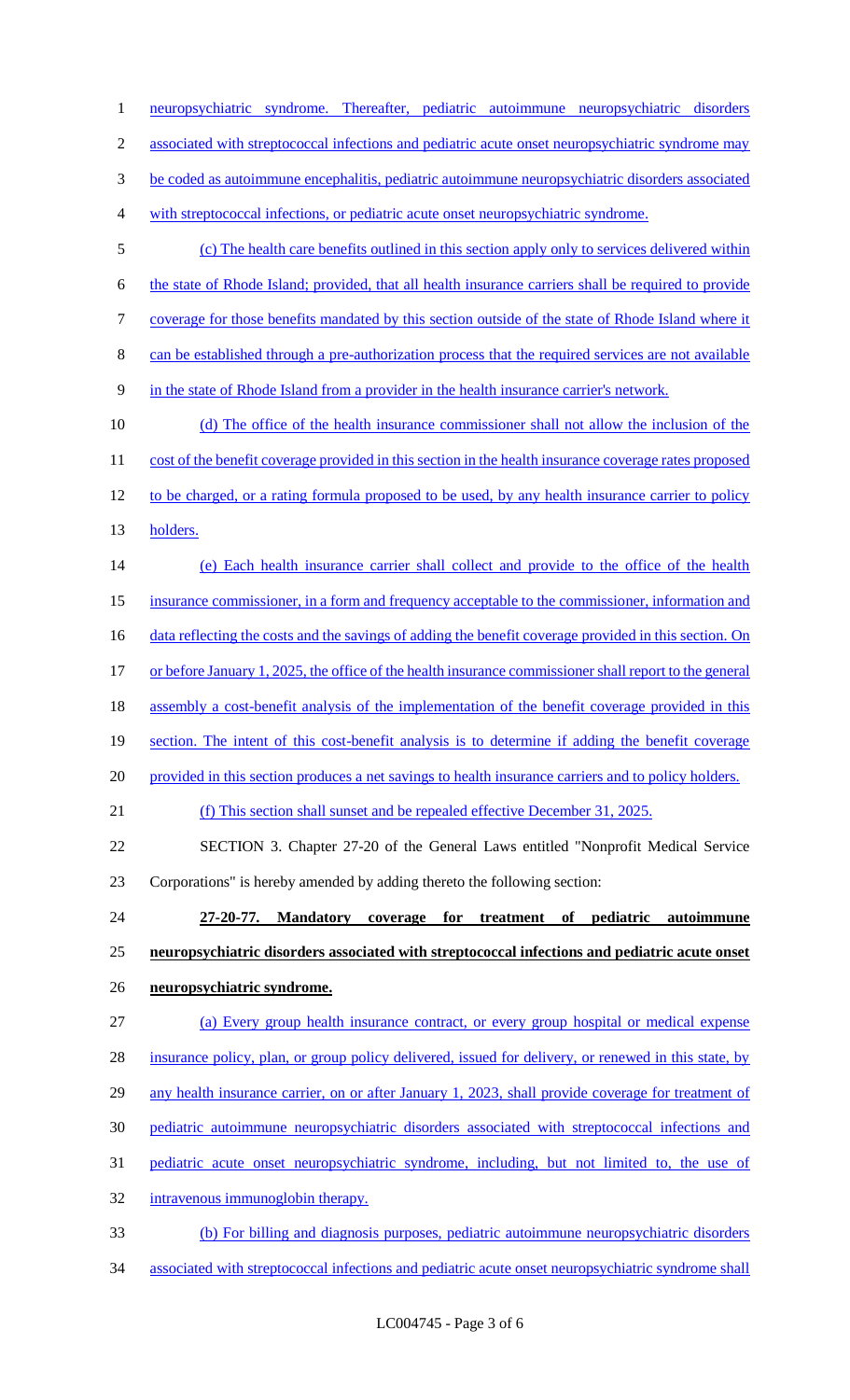1 be coded as autoimmune encephalitis until the American Medical Association and the Centers for Medicare and Medicaid Services create and assign a specific code for pediatric autoimmune neuropsychiatric disorders associated with streptococcal infections and pediatric acute onset neuropsychiatric syndrome. Thereafter, pediatric autoimmune neuropsychiatric disorders 5 associated with streptococcal infections and pediatric acute onset neuropsychiatric syndrome may be coded as autoimmune encephalitis, pediatric autoimmune neuropsychiatric disorders associated with streptococcal infections, or pediatric acute onset neuropsychiatric syndrome. (c) The health care benefits outlined in this section apply only to services delivered within the state of Rhode Island; provided, that all health insurance carriers shall be required to provide coverage for those benefits mandated by this section outside of the state of Rhode Island where it 11 can be established through a pre-authorization process that the required services are not available in the state of Rhode Island from a provider in the health insurance carrier's network. (d) The office of the health insurance commissioner shall not allow the inclusion of the 14 cost of the benefit coverage provided in this section in the health insurance coverage rates proposed 15 to be charged, or a rating formula proposed to be used, by any health insurance carrier to policy holders. (e) Each health insurance carrier shall collect and provide to the office of the health 18 insurance commissioner, in a form and frequency acceptable to the commissioner, information and 19 data reflecting the costs and the savings of adding the benefit coverage provided in this section. On 20 or before January 1, 2025, the office of the health insurance commissioner shall report to the general assembly a cost-benefit analysis of the implementation of the benefit coverage provided in this section. The intent of this cost-benefit analysis is to determine if adding the benefit coverage provided in this section produces a net savings to health insurance carriers and to policy holders. (f) This section shall sunset and be repealed effective December 31, 2025. SECTION 4. Chapter 27-41 of the General Laws entitled "Health Maintenance Organizations" is hereby amended by adding thereto the following section: **27-41-94. Mandatory coverage for treatment of pediatric autoimmune neuropsychiatric disorders associated with streptococcal infections and pediatric acute onset neuropsychiatric syndrome.**  (a) Every group health insurance contract, or every group hospital or medical expense insurance policy, plan, or group policy delivered, issued for delivery, or renewed in this state, by any health insurance carrier, on or after January 1, 2023, shall provide coverage for treatment of pediatric autoimmune neuropsychiatric disorders associated with streptococcal infections and pediatric acute onset neuropsychiatric syndrome, including, but not limited to, the use of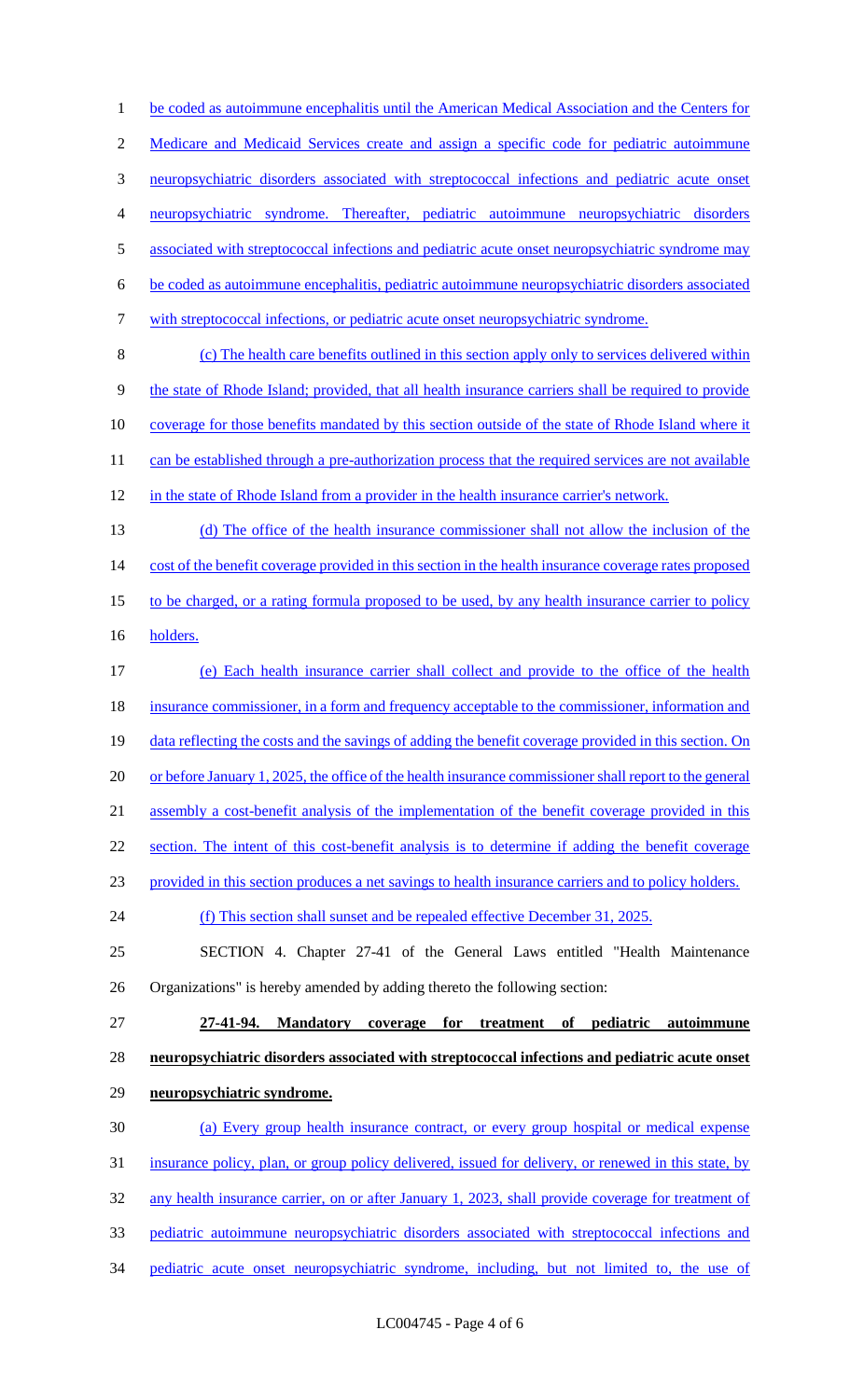1 intravenous immunoglobin therapy.

 (b) For billing and diagnosis purposes, pediatric autoimmune neuropsychiatric disorders associated with streptococcal infections and pediatric acute onset neuropsychiatric syndrome shall be coded as autoimmune encephalitis until the American Medical Association and the Centers for Medicare and Medicaid Services create and assign a specific code for pediatric autoimmune neuropsychiatric disorders associated with streptococcal infections and pediatric acute onset neuropsychiatric syndrome. Thereafter, pediatric autoimmune neuropsychiatric disorders associated with streptococcal infections and pediatric acute onset neuropsychiatric syndrome may be coded as autoimmune encephalitis, pediatric autoimmune neuropsychiatric disorders associated with streptococcal infections, or pediatric acute onset neuropsychiatric syndrome. (c) The health care benefits outlined in this section apply only to services delivered within the state of Rhode Island; provided, that all health insurance carriers shall be required to provide 13 coverage for those benefits mandated by this section outside of the state of Rhode Island where it 14 can be established through a pre-authorization process that the required services are not available 15 in the state of Rhode Island from a provider in the health insurance carrier's network. 16 (d) The office of the health insurance commissioner shall not allow the inclusion of the cost of the benefit coverage provided in this section in the health insurance coverage rates proposed 18 to be charged, or a rating formula proposed to be used, by any health insurance carrier to policy 19 holders. (e) Each health insurance carrier shall collect and provide to the office of the health insurance commissioner, in a form and frequency acceptable to the commissioner, information and 22 data reflecting the costs and the savings of adding the benefit coverage provided in this section. On or before January 1, 2025, the office of the health insurance commissioner shall report to the general 24 assembly a cost-benefit analysis of the implementation of the benefit coverage provided in this section. The intent of this cost-benefit analysis is to determine if adding the benefit coverage 26 provided in this section produces a net savings to health insurance carriers and to policy holders. (f) This section shall sunset and be repealed effective December 31, 2025. SECTION 5. This act shall take effect upon passage.

======== LC004745 ========